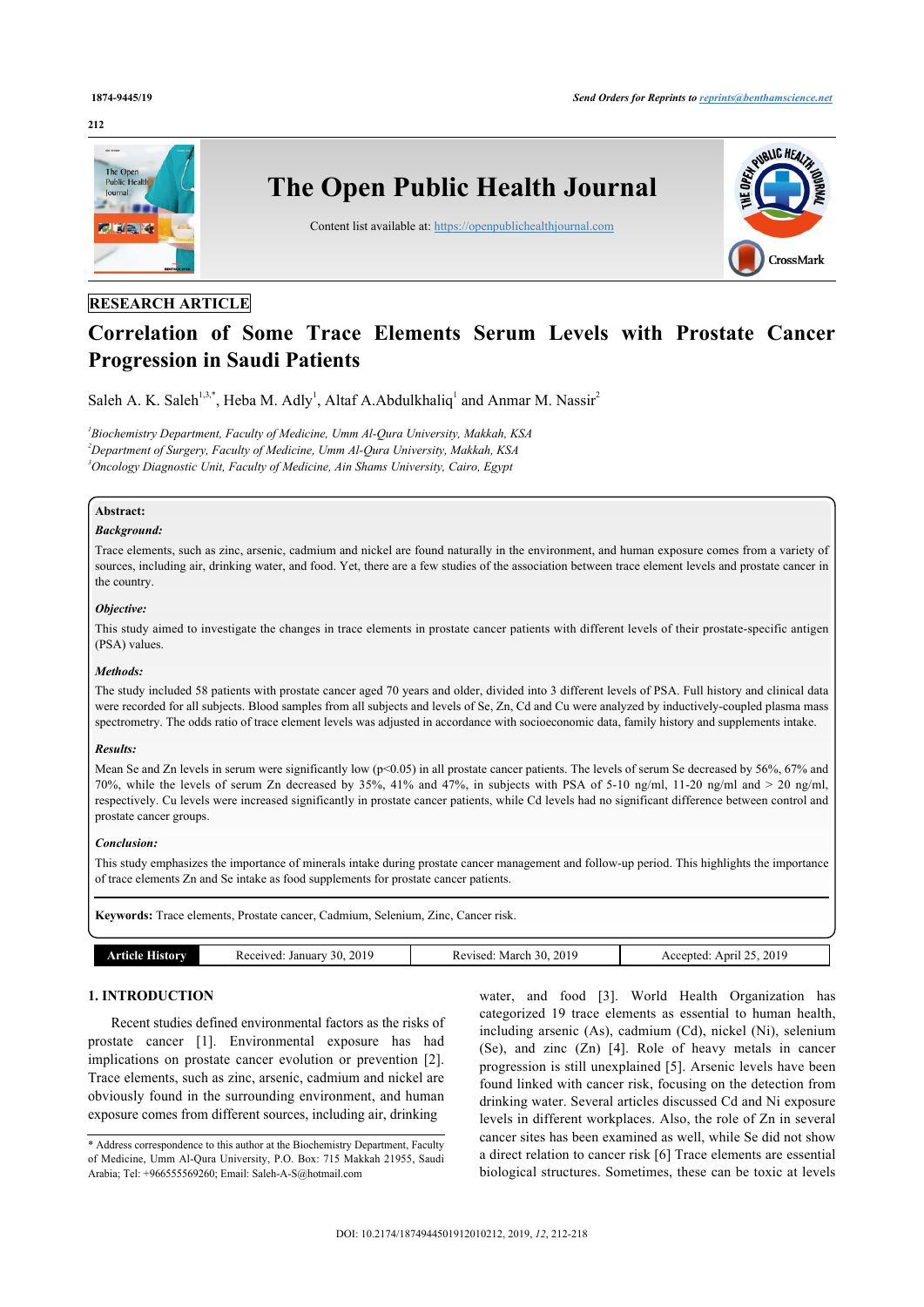beyond those required for their biological functions. The toxicity increased with other nonessential elements of similar atomic structures that can imitate their activity of a trace element [\[7\]](#page-5-6).

Trace elements are existent in the human body in very small levels, but they act dynamically in many biochemical enzymatic interactions and have been evaluated to have a potential in different diseases involving cancer [\[8\]](#page-5-7). Some trace elements may have a role in the growth of cancer cells by producing free radicals against oxidative stress which contributes to cancer growth[[9\]](#page-5-8). Many studies showed the important effects of trace elements as segments of many enzymes that highly affect many biological processes. They have some regulatory functions that may affect immune reactions and free radical generation [[10](#page-5-9), [11\]](#page-5-10). The cancerous tissue directly indicates trace elements variations that are affected by the disease [[12\]](#page-5-11). Trace elements concentration in the human body differs on the basis of the diet, sex, age, individual demand for each trace element, socioeconomic conditions, the content of chemical elements in drinking water, geographical location, and environmental pollution [\[13](#page-5-12)]. Many studies showed that levels of some minerals are highly associated with pathological disorders[[14\]](#page-5-13). Recent studies showed the importance of trace elements cycle in blood and its role in the initiation of cancer, confirming their use as biomarkers [[15](#page-5-14)]. Nowadays, trace elements are used as tumor biomarkers in different types of cancers [\[16\]](#page-5-15). Other authors showed also that alterations of elements in plasma and cancer tissues were observed in patients with, colorectal cancer [[17](#page-5-16), [18\]](#page-5-17), breast tissues [[19\]](#page-5-18), malignant prostate [\[20](#page-5-19)], ovarian tissues [[21\]](#page-5-20), head, and throat cancers [[22](#page-5-21)]. Many epidemiologic and biochemical studies have shown a potential correlation between human mineral levels and prostate cancer incidence. A list of these minerals included B, Ca, Mg, Se, Co, Cr, Fe, Mn, Zn [\[23](#page-5-22), [24\]](#page-5-23). Unfortunately, the results of the intake of minerals levels on prostate cancer risk are inconsistent [\[25](#page-5-24)]. Some studies proved a positive association, while other articles report inverse proportion or even no association [[26\]](#page-5-25).

However, there is evidence of mineral bioavailability decrease in the elderly [\[27\]](#page-5-26). The theory of deficiency of minerals in the human body explained this phenomenon to be a result of lifestyle changes, dietary habits, and physiological effects of aging [[28](#page-5-27)]. The elderly male has different deficiency levels of Cu, Fe, Mn, Se, Zn and antioxidants that increase the prostate cancer risk[[29](#page-5-28)]. On the other hand, other epidemiologic studies have looked at potential connections between risk and mineral overloads resulting from excessive use of dairy foods (major source of Ca), red meat (a major source of Fe and Zn), and mineral supplements (Ca, Mg, Fe, Zn, Se and others) [[30,](#page-5-29) [31](#page-5-30)].

#### **1.1. Prostate Cancer and Body Trace Elements**

Prostate Cancer and Cadmium level in the human body are introduced through food contamination (soil fertilizers), intake of grains, oysters and occupational exposure [[31](#page-5-30) - [33](#page-6-0)]. Recent studies showed a positive association with elevated levels of prostate cancer [\[34](#page-6-1)]. While selenium and Zinc were shown as protective factors of prostate cancer. Diet such as meat, egg

and seafood has high concentrations of selenium [[35\]](#page-6-2). Studies showed an inverse association between Se and prostate cancer mortality [\[36\]](#page-6-3). Many studies found that men taking Se as supplements rather than food for a long period had a significant reduction of the prostate cancer incidence of about 65% [\[37](#page-6-4), [38\]](#page-6-5).

Zn is an essential element present in meat, grains, dairy and vegetables. It is a major component in metalloenzymes which is essential for cell development and recurrence, osteogenesis and immunity. Zn is a major antioxidant in different cell types. Some studies have proven an association of lower Zn intake in prostate cancer patients', while other studies demonstrated no association [\[39\]](#page-6-6). Zn is known as a cellular growth defender in prostate cancer. Zn high levels are accumulated in human prostate [\[40](#page-6-7)]. In contrast, Zn concentrations in prostate cancer cells are significantly decreased than levels found in non-prostate tissues[[41](#page-6-8)]. Studies demonstrate that Zn suppresses cancer growth in prostate progression; most likely due to the stimulation of cell cycle detention and apoptosis [[42](#page-6-9)]. It was explained that the loss of high levels of Zn is a leading factor in the progression of malignant prostate cells [[43\]](#page-6-10). In-vitro Zn maintains an intraprostatic balance of testosterone and dihydrotestosterone - DHT[[44\]](#page-6-11).

#### **1.2. Global Incidence of Prostate Cancer**

Prostate cancer is the second predominantly mutual triggered in male cancer-related deaths and the most prevalent male non-cutaneous malignancy in the Western world[[45](#page-6-12)]. PCa is the fourth predominant type of cancer worldwide [[46](#page-6-13)]. Prostate cancer is known as the second common types of cancer in males worldwide with approximately 1,111,700 annual new cases [[47\]](#page-6-14) and the sixth common male cancer in Saudi Arabia.

In Saudi Arabia, King Faisal International Agency for Cancer Research (IARC) estimated that the age-standardized incidence ratio (ASIR) for prostate cancer accounted for 7.7 per 100,000 men in 2008, and the age-standard mortality rate (ASMR) was 5.1 of 100.000 men. Moreover, in 2011, King Faisal Research registry recorded 1231 cases (1.7%) of these cases are of prostate cancer admitted to the hospital during the years 1975-2011.

This study aimed to investigate the alterations of some trace elements in prostate cancer patients with different levels of their prostate-specific antigen (PSA) values [[48\]](#page-6-15).

#### **2. MATERIALS AND METHODS**

This study included 58 prostate cancer patients (mean age 71.1±5.4 years). Subjects were grouped in accordance to their PSA values into three: low grade PSA (n= 20) (5-10 ng/ml), medium grade (n=23) (11-20 ng/ml) and high-grade PSA  $(n=15)$  ( $>20$  ng/ml). 30 healthy individuals had a mean age of 60.0±5.1 years. Healthy men were randomly selected among volunteers of matched socioeconomic status that did not show known disease and had no history of drug abuse. The available clinical data were reviewed for each subject. All the subjects were free of any intersex conditions, endocrine disorder or any other chronic diseases that may affect normal prostate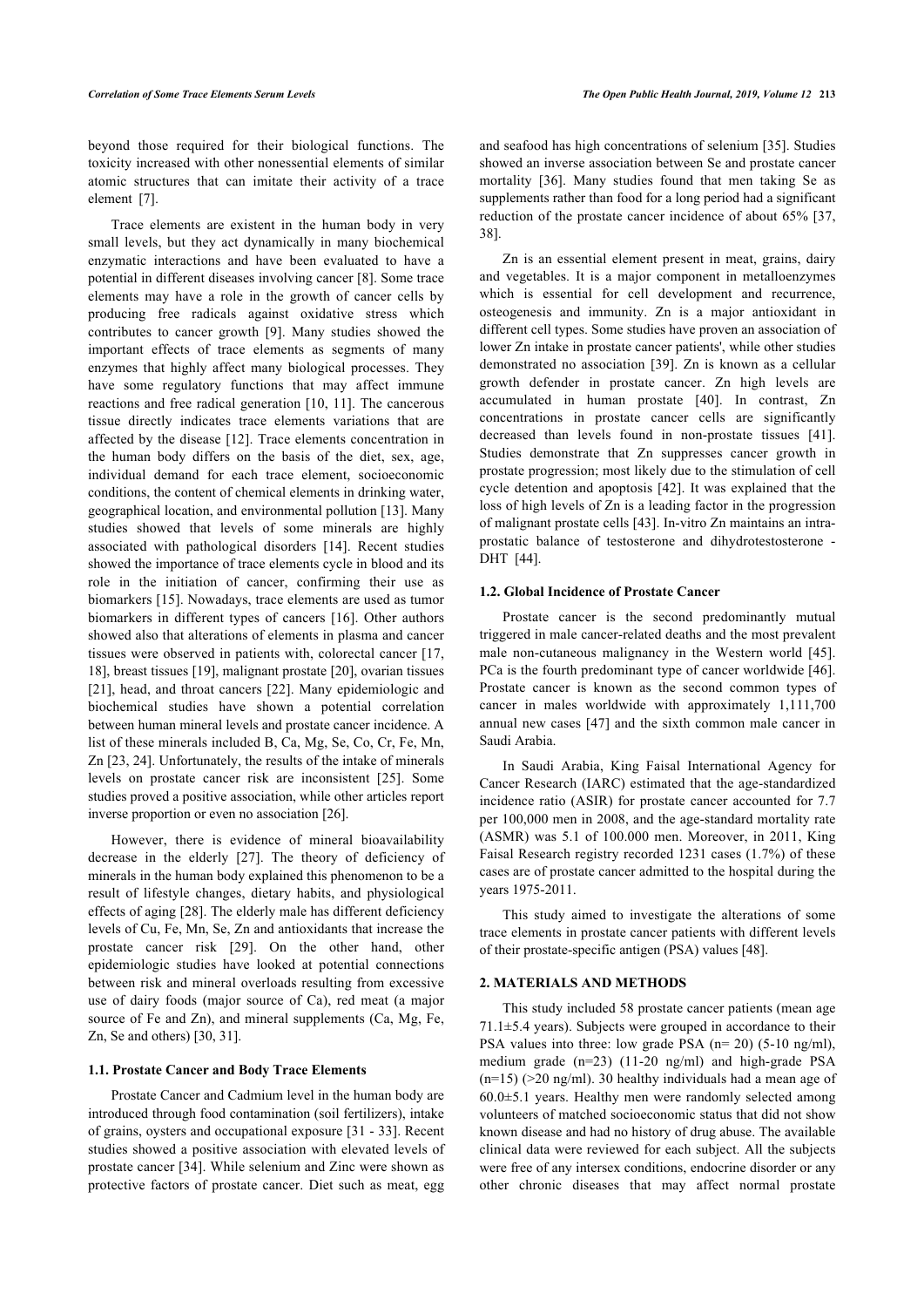development. All research subjects were confirmed for not receiving any mineral supplements that may affect prostate morphology. Patients yielded digital rectal screening, transrectal ultrasonography and pelvis CT scanning, bone scanning, and histopathological examination to assess metastatic disease and determine disease stage.

#### **2.1. Samples Collection**

A 10 mL blood sample was drawn in the morning after overnight fasting from healthy subjects and one week after digital rectal examination for patients with prostatic diseases. Serum of blood samples was separated and stored at -20 °C in a deep freezer until the date of analysis. Blood samples were drawn into containers with EDTA and another portion in plain centrifuge tubes and were allowed to clot,and then spun at 3000 rpm for 15 minutes. Serum levels of total (tPSA) were measured by chemiluminescence ELISA technique IMMU-LITE, DPC (Diagnostic Products Corporation, Los Angeles, CA, USA).

#### **2.2. Laboratory Analysis Methods**

Trace elements analysis (Cd, Zn, Cu and Se) concentrations were evaluated by ICP-MS (Perkin Elmer 7300, Perkin Elmer, USA), according to manufacturer's instructions. The operating conditions were as follows: 1) Carrier gas (argon, 99.999%), 0.8% L/mints; 2) Plasma gas (argon, 99.999%), 13 l/mints; 3) Auxiliary gas (argon, 99.999%), 0.8 l/min; pump rate, 1.5 ml/mints and power 1055 KW. The recovery yields of metal elements were higher than 95%. The detection limits of Hg were higher than 95% with detection value ≤3 ng/m3. The maximal value of relative standard deviation for the three replicates analyses of every individual sample was less than 4%.

Quality assurance and control (QA/QC) was carried out for all samples by analyzing with control sample regularly to ensure reliability; reproducibility and linearity were determined for each analysis. A linear calibration curve was obtained by using a blank and five-point calibration curve with different concentrations: 0.01, 0.2, 0.5, 1.0 ppm for all trace elements.

To check the instrumental errors, high purity ICP Element Standard Solutions VI CertiPUR 10 mg/L from Perkin Elmer, USA was used for external calibration. All the solutions were prepared and stored in polypropylene vessels, which was cleaned prior to use by soaking in 10% HNO3 and then rinsed several times with ultra-pure water, which is produced by Millipore Mill-Q System (resistivity of 18.2 Ώ cm). All the

calibration solutions were prepared daily at appropriate mass fractions as the samples to be analysed and in the same acid matrix, as the sample and blank solutions. The use of the same matrix for all solution preparations ensured that no additional variability or bias was introduced into the analytical determination from the acid content of the matrix (Table **[1](#page-2-0)**).

#### **2.3. Statistical Analysis**

Data are expressed as the mean  $\pm$  standard deviation (SD) for different studied parameters and possible associations between them. Data between groups were compared using oneway analysis of variance (ANOVA), and the differences between the means of two out of three studied groups, were analyzed using an independent-sample t-test. The significance level was established at the P value of < 0.05. The validity (sensitivity and specificity), accuracy of each parameter and ratios thereof were calculated by area under the curve (AUC) in receiver operating characteristics (ROC) curve analysis. IBM SPSS Statistics v20 (IBM, USA) was used for the statistical analyses.

#### **3. RESULTS**

Table **[1](#page-2-0)** showed demographic information and trace elements levels. No substantial difference was found between patients with prostate cancer and control subjects regarding age and BMI. Table **[2](#page-2-1)** showed that Zn and Se concentrations were significantly less in prostate cancer patients and Cu levels were increased significantly in prostate cancer patients, while Cd levels had no significant difference between control and prostate cancer groups. Table **[3](#page-3-0)** showed the variations of Cu/Zn ratio in prostate cancer patients. There was a considerable positive association between patients age and their PSA levels with different prostate cancer stages. PSA levels increased with the patient's age. Fig. (**[1](#page-3-1)**) presents the Selenium and Zinc concentrations in prostate cancer subjects. Serum selenium and zinc concentrations were significantly below ( $p \le 0.05$ ) in all patients. Results showed that groups with PSA (5-10 ng/ml) had serum Se and Zn levels decreased by 56% and 35%. Whereas groups with PSA (11-20 ng/ml) concentrations of Se and Zn levels decreased by 67% and 41%. While Se and Zn concentrations decreased by 70% and 47% in groups with  $(PSA > 20$  ng/ml)

In Fig.  $(2)$  $(2)$  $(2)$ , no significant difference was spotted  $(p>0.05)$ in serum concentrations of Cd of the subjects with prostate cancer with different PSA levels, as compared to control subjects.

#### <span id="page-2-0"></span>**Table 1. Instrumental and data acquisition parameters of the ICP-Perkin Elmer 7300.**

<span id="page-2-1"></span>

| <b>Instrumental Parameters</b> |                      | <b>Data Acquisition</b> |                |  |
|--------------------------------|----------------------|-------------------------|----------------|--|
| <b>RF</b> Power                | 1400 W               | <b>Measuring mode</b>   | Segmented scan |  |
| Argon gas                      | flow $13 - 16$ l/min | Point per peak          |                |  |
| <b>Nebulizer</b>               | $1.0$ $l/min$        | Scans/replicates        |                |  |
| Plasma                         | $18.0$ $l/min$       | Replicate/sample        |                |  |
| <b>Sample</b>                  | rate $190 s$         | Integration time        | 398.6 s        |  |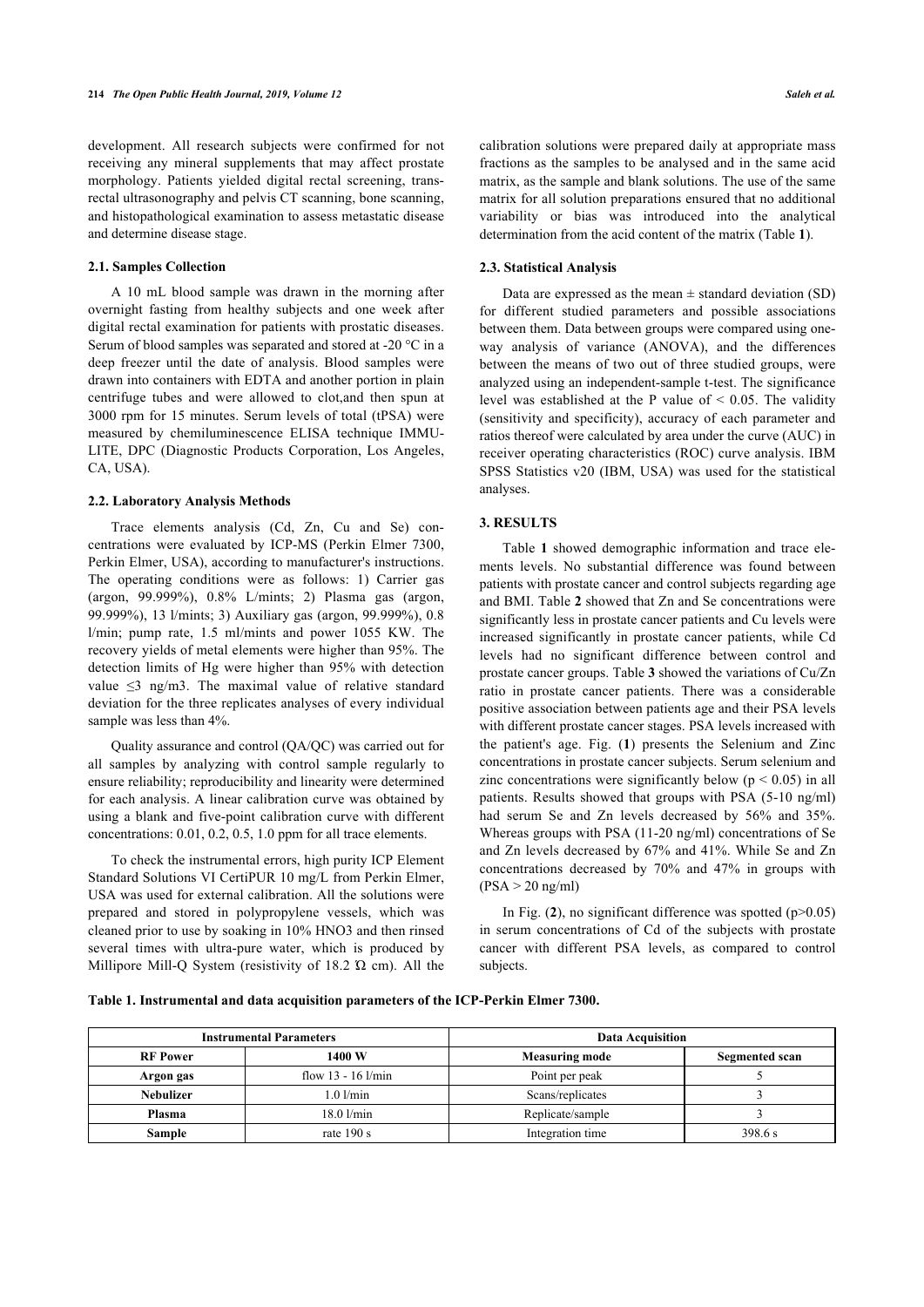| Table 2. Descriptive results between the prostate cancer patients and normal subjects. |  |  |
|----------------------------------------------------------------------------------------|--|--|
|                                                                                        |  |  |

| Element   | Control $(n=30)$ |          | Patients (n=58) |          |       |
|-----------|------------------|----------|-----------------|----------|-------|
|           | Mean             | St. Dev. | Mean            | St. Dev. |       |
| Cd        | 0.0011           | 0.001    | 0.0015          | 0.001    | 0.63  |
| Cш        | 0.85             | 0.14     | 1.34            | 0.32     | 0.001 |
| <b>Se</b> | 1.93             | 0.32     | 0.53            | 0.25     | 0.001 |
| Zn        | 2.64             | 0.56     | 0.73            | 0.41     | 0.001 |

# <span id="page-3-0"></span>**Table 3. Changes in Cu/Zn among different PSA levels of prostate cancer patients.**

<span id="page-3-1"></span>

|                          | <b>Subjects</b>           |                    |                    |                   |  |
|--------------------------|---------------------------|--------------------|--------------------|-------------------|--|
| $\overline{\phantom{0}}$ | Normal PSA $\leq$ 3 ng/ml | $PSA (5-10)$ ng/ml | $PSA(11-20)$ ng/ml | $PSA (>20)$ ng/ml |  |
| Mean age (years)         | $60.0 \pm 5.1$            | $70.1 \pm 2.4$     | $74.1 \pm 2.4$     | 75.1±4.4          |  |
| Cu/Zn Ratio              | $0.67 \pm 0.05$           | $0.83 \pm 0.06$    | $1.21 \pm 0.12$    | $1.34 \pm 0.83$   |  |



<span id="page-3-2"></span>**Fig. (1).** Changes in serum Selenium and Zinc levels among different prostatic cancer patients.



Fig. (2). Changes in serum Copper and Cadmium levels among different prostatic cancer.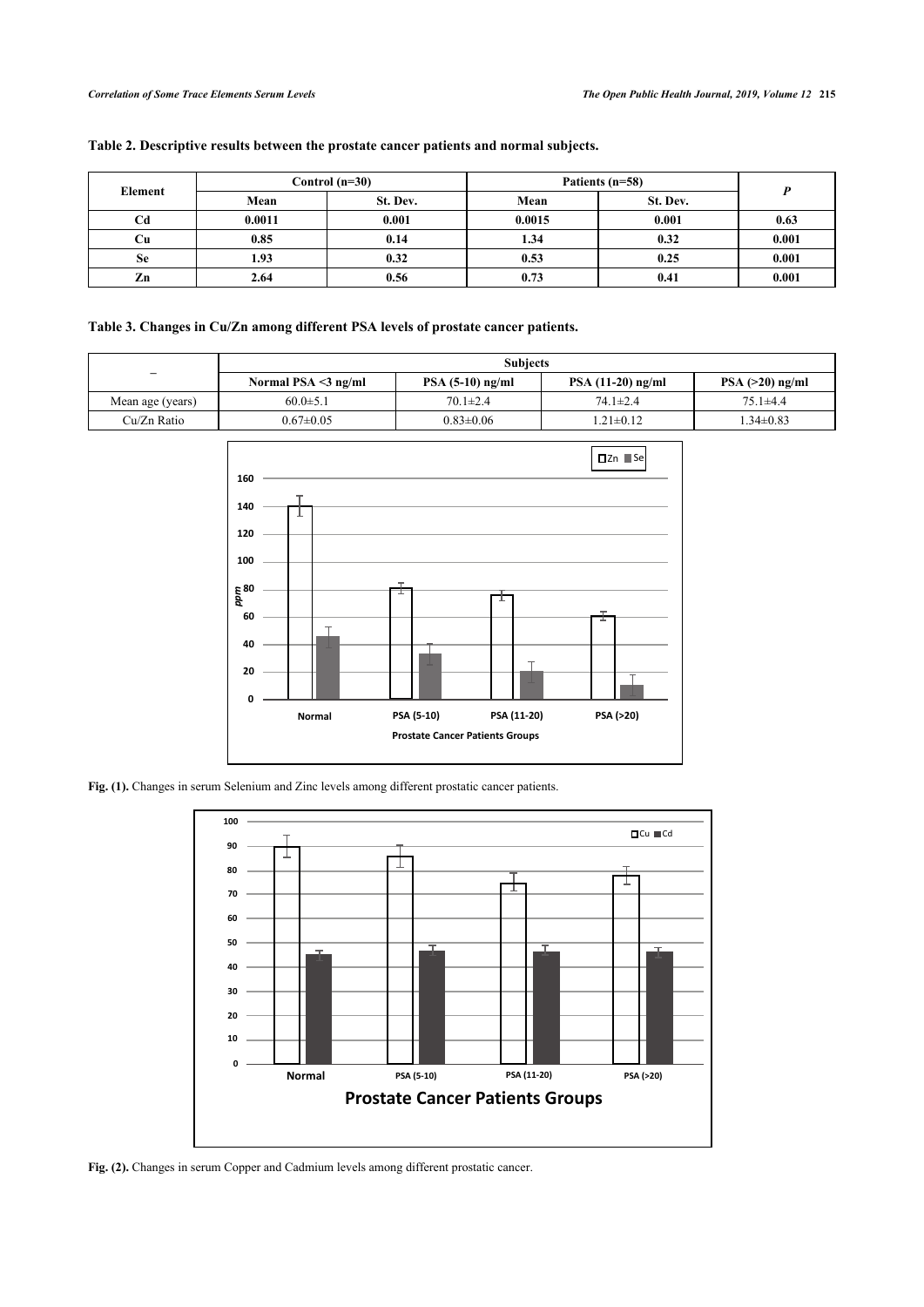### **4. DISCUSSION**

Trace elements are major constituents of body's biological structures which have a complex role in the development and inhibition of cancer. Yet, the effects of high levels of trace elements on human health are questionable whether these elements have toxic effects when reaching higher concentrations than needed for biological functions or whether these elements are essential. Our study examined 58 prostate cancer patients aged 70 years and older with different PSA levels, and 30 normal subjects as controls aged 60s. Overall, serum selenium, zinc, cadmium and copper were analyzed in all subjects. There was a negative correlation between the trace element concentrations in serum and PSA levels assuring a high prostate cancer risk among all studied subjects.

Selenium has been known for its effective role in preventing cancers [[49](#page-6-16)]. Different epidemiologic studies have approved the presence of negative association between selenium concentrations and prostate, lung and colorectum cancers [\[50](#page-6-17)]. These results were proven in our present study as well. However, after 4.5 years of treatment and 7.5 years of follow-up, further analysis showed a decrease in cancer progression risk. Prostate cancer patients who received selenium supplements were found to be with half selenium concentrations of the placebo group[[51](#page-6-18), [52](#page-6-19)]. Mechanisms include selenium role in arresting the cell cycle, decreasing cell proliferation, inducing apoptosis, DNA repair by p53 activation, disruption of androgen receptor indications, and acting as a core component of selenoenzymes[[53](#page-6-20)], which integrates selenium as selenocysteine, an infrequently incident amino acid, to its active center[[54](#page-6-21)]. The characteristics of selenocysteine are as unique redox with important antioxidant characteristics to selenoenzymes, as glutathione peroxidases and thioredoxin reductase, which are all expressed in the prostate [[55\]](#page-6-22). Prostate cancer patients can be highly impacted by genes variations and superoxide dismutase (SOD) genes while receiving selenium supplementation.

The prostate is considered as a target organ for cadmium deposition. Some studies indicated that cadmium could be considered a carcinogenic factor in rats [\[56](#page-6-23)]. However, cadmium carcinogenesis mechanism is not completely clarified. Cellular and molecular mechanisms implied in cadmium carcinogenicity include proto-oncogene activation, tumor suppressor gene inactivation, disrupted cell adhesion and inhibition of DNA. In our study, Cd levels were found to be higher in patients with prostate cancer compared to controls, but the difference did not reach statistical significance.

Despite copper being an essential element for humans, high Cu concentrations may lead to cancer via toxic free radicals and producing DNA damage thus increasing serum Cu levels in several malignancies. Moreover, Cu levels could potentially cause progression of prostate cancer by improving blood supply to the tumor, which explains elevated Cu levels in involved tissues. Our results showed changes in serum copper levels among prostate cancer patients that were significantly different from normal (PSA  $\leq$  3.0 ng/ml). The results agree with other studies [[56\]](#page-6-23).

It is known that Zn levels are significantly higher in prostate gland when compared to all tissues in the human body. Different studies indicated that Zn content increased in benign prostatic hyperplasia when compared to normal prostate tissue

and that there was a decrease in prostate cancer, thus zinc levels are an important factor in the malignant prostate cells progression, which agrees with our study showing that serum zinc concentrations were significantly lower in prostate cancer patients than control subjects. Zn levels were the lowest in prostate cancer groups, while control groups were of the highest Zn levels. This observation agrees with the findings that zinc concentrations were lower in prostate cancer patients rather than Benign Prostate Hyperplasia (BPH) patients [\[57](#page-6-24), [58](#page-6-25)]. Moreover, a significant difference was found in zinc concentrations in prostate cancer patients pre and post-therapy [[59](#page-6-26)]. As Zinc plays a remarkable role in biochemical functions in the human body; it can simulate G2/M cell cycle phase arrest and apoptosis that is coupled with increased mRNA expression of p21 [\[60\]](#page-6-27). Zn facilitates early prostate cancer detection when the PSA value ranged from 4.1 ng/mL to 10.0 ng/mL. Serum Cu/Zn ratio could be an effective biomarker tool used for early detection rather than the free/total PSA ratio for prostate cancer early detection. However, the mechanism underlying Zn accumulation in prostate tissue and its importance are still unknown. Nevertheless, it was suggested that Zn deficiency could be a risk factor for prostate cancer [[60](#page-6-27)]. In our study, it was demonstrated that there were significantly decreased Zn concentrations in patients with prostate cancer compared to the controls. Direct interference of Zn with intestinal absorption of Cu can result in higher levels of free Cu that can then displace Zn from metallothionein, because of copper's high affinity for this protein. This postulated mechanism may explain the decrease observed in Zn concentrations that was accompanied by increased Cu concentrations measured in this study.

#### **CONCLUSION**

In conclusion, our study showed that there is an association between prostate cancer and trace elements. The study proves that increased levels of selenium and zinc can play important roles in the induction of prostate cancers. However, future prospective studies should address reasons for alterations in the serum concentrations of trace elements in patients with prostate cancer. Further prospective studies are needed to clarify the relationship between various stages of prostate cancer and serum levels of trace elements. Low levels of serum selenium and zinc in prostate cancer patients demonstrate the interrelationship of these elements and their metalloenzymes. This study assures the significance of minerals intake during prostate cancer management and follow-up period. Moreover, this study may pose as a basis for recommending supplementation with selenium and zinc in the long-term management of prostate health.

#### **AUTHOR'S CONTRIBUTIONS**

All authors equally contributed to the article: the conception and design of the study, acquisition of data, analysis and interpretation of data, drafting the article and final approval of the submitted version.

#### **ETHICS APPROVAL AND CONSENT TO PARTI-CIPATE**

The study protocol was approved by the Ethics Review Board for Human Studies at the Faculty of Medicine, Umm Al-Qura University, KSA.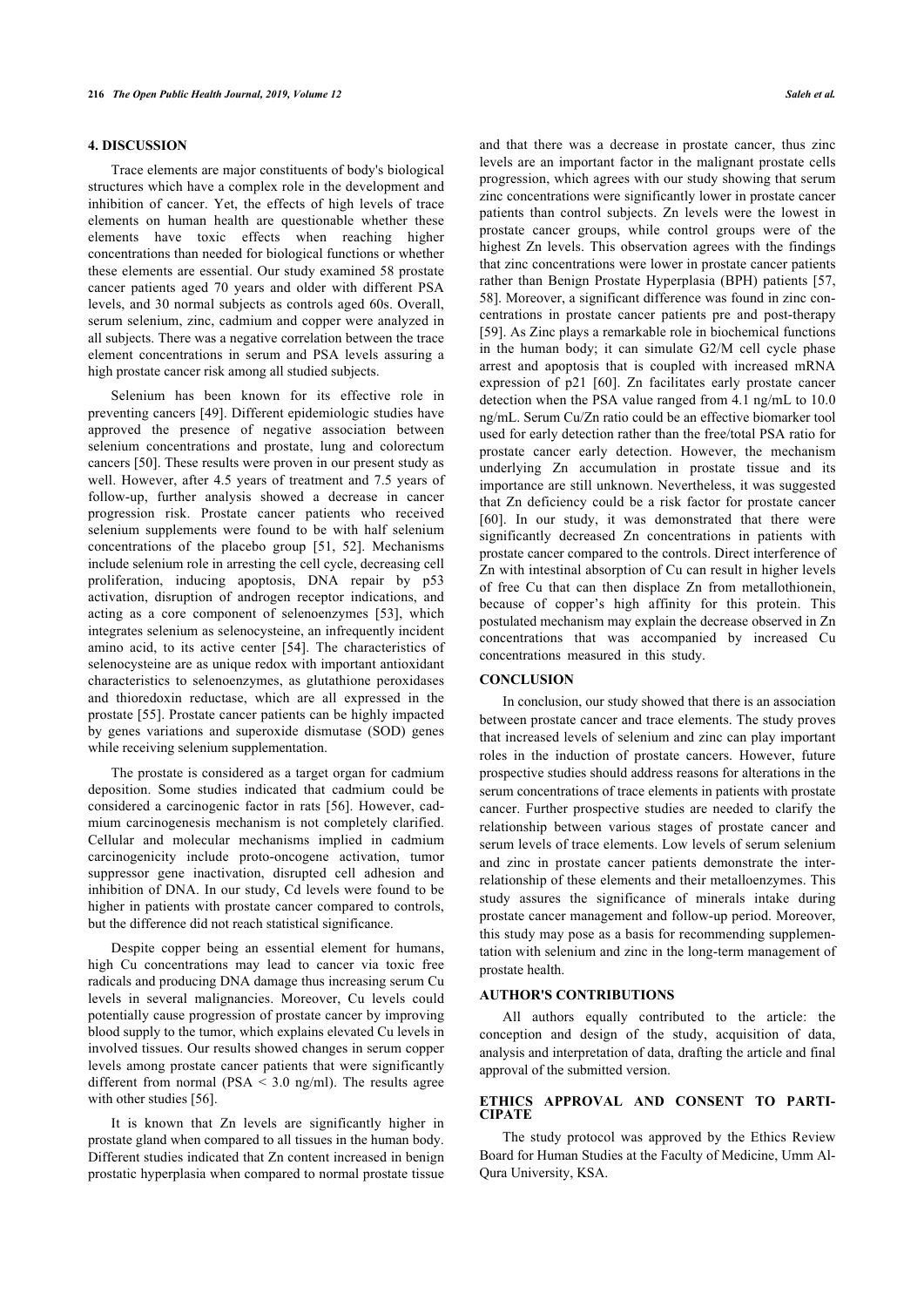#### **HUMAN AND ANIMAL RIGHTS**

<span id="page-5-12"></span>No animals were used in this research. All human research procedures followed were in accordance with the ethical standards of the committee responsible for human experimentation (institutional and national), and with the Helsinki Declaration of 1975, as revised in 2013.

#### <span id="page-5-13"></span>**CONSENT FOR PUBLICATION**

<span id="page-5-15"></span><span id="page-5-14"></span>Informed consent was obtained from all patients and healthy subjects; the aim of the study and the procedures that would be required were described to them beforehand. All the subjects were assured that they could choose to discontinue their participation in the study without jeopardizing the medical care being given to them, including treatment and follow-up.

#### <span id="page-5-16"></span>**AVAILABILITY OF DATA AND MATERIALS**

Not applicable.

### <span id="page-5-17"></span>**FUNDING**

None.

#### <span id="page-5-18"></span>**CONFLICT OF INTEREST**

The authors declare that they have no conflict of interests, financial or otherwise.

#### <span id="page-5-19"></span>**ACKNOWLEDGEMENTS**

# Declared none.

#### <span id="page-5-20"></span><span id="page-5-0"></span>**REFERENCES**

- [1] Jarrard DF. Does zinc supplementation increase the risk of prostate cancer? Arch Ophthalmol 2005; 123(1): 102-3. [\[http://dx.doi.org/10.1001/archopht.123.1.102](http://dx.doi.org/10.1001/archopht.123.1.102)] [PMID: [15642820](http://www.ncbi.nlm.nih.gov/pubmed/15642820)]
- <span id="page-5-21"></span><span id="page-5-1"></span>[2] Ostrander EA, Stanford JL. Genetics of prostate cancer: Too many loci, too few genes. Am J Hum Genet 2000; 67(6): 1367-75. [\[http://dx.doi.org/10.1086/316916](http://dx.doi.org/10.1086/316916)] [PMID: [11067781\]](http://www.ncbi.nlm.nih.gov/pubmed/11067781)
- <span id="page-5-22"></span><span id="page-5-2"></span>[3] Costello LC, Franklin RB. 'Why do tumour cells glycolyse?': From glycolysis through citrate to lipogenesis. Mol Cell Biochem 2005; 280(1-2): 1-8. [\[http://dx.doi.org/10.1007/s11010-005-8841-8](http://dx.doi.org/10.1007/s11010-005-8841-8)] [PMID: [16511951\]](http://www.ncbi.nlm.nih.gov/pubmed/16511951)
- <span id="page-5-23"></span><span id="page-5-3"></span>[4] Peters U, Chatterjee N, Church TR, *et al.* High serum selenium and reduced risk of advanced colorectal adenoma in a colorectal cancer early detection program. Cancer Epidemiol Biomarkers Prev 2006; 15(2): 315-20. [PubMed].

[\[http://dx.doi.org/10.1158/1055-9965.EPI-05-0471](http://dx.doi.org/10.1158/1055-9965.EPI-05-0471)] [PMID: [164929](http://www.ncbi.nlm.nih.gov/pubmed/164929%2022) [22\]](http://www.ncbi.nlm.nih.gov/pubmed/164929%2022)

- <span id="page-5-25"></span><span id="page-5-24"></span><span id="page-5-4"></span>[5] Hartwig A. Mechanisms in cadmium-induced carcinogenicity: Recent insights. Biometals 2010; 23(5): 951-60.
- <span id="page-5-5"></span>[\[http://dx.doi.org/10.1007/s10534-010-9330-4](http://dx.doi.org/10.1007/s10534-010-9330-4)] [PMID: [20390439\]](http://www.ncbi.nlm.nih.gov/pubmed/20390439) [6] Trace elements and cancer risk: A review of the epidemiologic evidence Stephanie A. Navarro Silvera Æ Thomas E. Rohan Cancer Causes Control 2007; 18: 7-27.
- <span id="page-5-26"></span><span id="page-5-6"></span>[\[http://dx.doi.org/10.1007/s10552-006-0057-z\]](http://dx.doi.org/10.1007/s10552-006-0057-z) [7] Allen NE, Morris JS, Ngwenyama RA, Key TJ. A case--control study of selenium in nails and prostate cancer risk in British men. Br J
- <span id="page-5-27"></span>Cancer 2004; 90(7): 1392-6. [\[http://dx.doi.org/10.1038/sj.bjc.6601701](http://dx.doi.org/10.1038/sj.bjc.6601701)] [PMID: [15054461](http://www.ncbi.nlm.nih.gov/pubmed/15054461)]
- <span id="page-5-7"></span>[8] Lee J-C, Son Y-O, Pratheeshkumar P, Shi X. Oxidative stress and metal carcinogenesis. Free Radi Biol & Med 2012; 53: 742-57. [\[http://dx.doi.org/10.1016/j.freeradbiomed.2012.06.002](http://dx.doi.org/10.1016/j.freeradbiomed.2012.06.002)]
- <span id="page-5-28"></span><span id="page-5-8"></span>[9] Zaichick V, Zaichick S. Role of zinc in prostate cancerogenesis. In: Mengen und Spurenelemente. Arbeitstagung. Friedrich-Schiller-Universitat, Jena, 1999;104–115
- <span id="page-5-29"></span><span id="page-5-9"></span>[10] Zaichick V, Zaichick S. Age-related histological and zinc content changes in adult nonhyperplastic prostate glands. Age (Dordr) 2014; 36(1): 167-81.
- <span id="page-5-30"></span><span id="page-5-10"></span>[\[http://dx.doi.org/10.1007/s11357-013-9561-8](http://dx.doi.org/10.1007/s11357-013-9561-8)] [PMID: [23852618\]](http://www.ncbi.nlm.nih.gov/pubmed/23852618) [11] Järup L. Hazards of heavy metal contamination. Br Med Bull 2003; 68: 167-82.
- [\[http://dx.doi.org/10.1093/bmb/ldg032](http://dx.doi.org/10.1093/bmb/ldg032)] [PMID: [14757716\]](http://www.ncbi.nlm.nih.gov/pubmed/14757716)
- <span id="page-5-11"></span>[12] Zaichick V. INAA and EDXRF applications in the age dynamics assessment of Zn content and distribution in the normal human

prostate. J Radioanal Nucl Chem 2004; 262: 229-34. [\[http://dx.doi.org/10.1023/B:JRNC.0000040879.45030.4f\]](http://dx.doi.org/10.1023/B:JRNC.0000040879.45030.4f)

- [13] Zaichick V. Medical elementology as a new scientific discipline. J Radioanal Nucl Chem 2006; 269: 303-9.
- [\[http://dx.doi.org/10.1007/s10967-006-0383-3\]](http://dx.doi.org/10.1007/s10967-006-0383-3) [14] Toyokuni S. Molecular mechanisms of oxidative stress-induced
- carcinogenesis: From epidemiology to oxygenomics. IUBMB Life 2008; 60(7): 441-7. [\[http://dx.doi.org/10.1002/iub.61](http://dx.doi.org/10.1002/iub.61)] [PMID: [18465793\]](http://www.ncbi.nlm.nih.gov/pubmed/18465793)
- [15] Gupte A, Mumper RJ. Elevated copper and oxidative stress in cancer cells as a target for cancer treatment. Cancer Treat Rev 2009; 35(1): 32-46.
- [\[http://dx.doi.org/10.1016/j.ctrv.2008.07.004\]](http://dx.doi.org/10.1016/j.ctrv.2008.07.004) [PMID: [18774652](http://www.ncbi.nlm.nih.gov/pubmed/18774652)] [16] Lee JD, Wu SM, Lu LY, Yang YT, Jeng SY. Cadmium concentration and metallothionein expression in prostate cancer and benign prostatic hyperplasia of humans. J Formos Med Assoc 2009; 108(7): 554-9. [\[http://dx.doi.org/10.1016/S0929-6646\(09\)60373-9](http://dx.doi.org/10.1016/S0929-6646(09)60373-9)] [PMID: [195868](http://www.ncbi.nlm.nih.gov/pubmed/195868%2029) [29\]](http://www.ncbi.nlm.nih.gov/pubmed/195868%2029)
- [17] Leitzmann MF, Stampfer MJ, Wu K, Colditz GA, Willett WC, Giovannucci EL. Zinc supplement use and risk of prostate cancer. J Natl Cancer Inst 2003; 95(13): 1004-7. [\[http://dx.doi.org/10.1093/jnci/95.13.1004](http://dx.doi.org/10.1093/jnci/95.13.1004)] [PMID: [12837837](http://www.ncbi.nlm.nih.gov/pubmed/12837837)]
- [18] Cui Y, Winton MI, Zhang ZF, *et al.* Dietary boron intake and prostate cancer risk. Oncol Rep 2004; 11(4): 887-92. [\[http://dx.doi.org/10.3892/or.11.4.887\]](http://dx.doi.org/10.3892/or.11.4.887) [PMID: [15010890](http://www.ncbi.nlm.nih.gov/pubmed/15010890)]
- [19] Costello LC, Franklin RB, Feng P, Tan M, Bagasra O. Zinc and prostate cancer: A critical scientific, medical, and public interest issue (United States). Cancer Causes Control 2005; 16(8): 901-15. [\[http://dx.doi.org/10.1007/s10552-005-2367-y\]](http://dx.doi.org/10.1007/s10552-005-2367-y) [PMID: [16132800](http://www.ncbi.nlm.nih.gov/pubmed/16132800)]
- [20] Barranco WT, Hudak PF, Eckhert CD. Evaluation of ecological and in vitro effects of boron on prostate cancer risk (United States). Cancer Causes Control 2007; 18(1): 71-7. [\[http://dx.doi.org/10.1007/s10552-006-0077-8\]](http://dx.doi.org/10.1007/s10552-006-0077-8) [PMID: [17186423](http://www.ncbi.nlm.nih.gov/pubmed/17186423)]
- [21] Skinner HG, Schwartz GG. Serum calcium and incident and fatal prostate cancer in the National Health and Nutrition Examination Survey. Cancer Epidemiol Biomarkers Prev 2008; 17(9): 2302-5. [\[http://dx.doi.org/10.1158/1055-9965.EPI-08-0365\]](http://dx.doi.org/10.1158/1055-9965.EPI-08-0365) [PMID: [18768](http://www.ncbi.nlm.nih.gov/pubmed/18768%20497) [497](http://www.ncbi.nlm.nih.gov/pubmed/18768%20497)]
- [22] Williams CD, Whitley BM, Hoyo C, *et al.* Dietary calcium and risk for prostate cancer: A case-control study among US veterans. Prev Chronic Dis 2012; 9E39
- [\[http://dx.doi.org/10.5888/pcd9.110125\]](http://dx.doi.org/10.5888/pcd9.110125) [PMID: [22239754](http://www.ncbi.nlm.nih.gov/pubmed/22239754)]
- [23] Global cancer facts & figures.  $3^{rd}$  ed. Atlanta: American Cancer Society 2017.
- [24] Al-Madouj A, Eldali A, Al-Zahrani A. Ten-year cancer incidence among nationals of the GCC states 1998-2007. King Faisal Specialist Hospital and Research center: Riyadh: Gulf Center for Cancer Control and Prevention 2011.
- [25] Mahmood A, Te OB, Urcia JC, Khan A. Tumor registry annual report 2011. Riyadh: King Faisal Specialist Hospital and Research Center 2012.
- [26] Blaurock-Busch E, Busch YM, Friedle A, Buerner H, Parkash C, Kaur A. Comparing the metal concentration in the hair of cancer patients and healthy people living in the malwa region of punjab, India. Clin Med Insights Oncol 2014; 8: 1-13. [\[http://dx.doi.org/10.4137/CMO.S13410\]](http://dx.doi.org/10.4137/CMO.S13410) [PMID: [24453505](http://www.ncbi.nlm.nih.gov/pubmed/24453505)]
- [27] Zowczak M, Iskra M, Torliński L, Cofta S. Analysis of serum copper and zinc concentrations in cancer patients. Biol Trace Elem Res 2001;  $82(1-3)$ : 1-8.

[\[http://dx.doi.org/10.1385/BTER:82:1-3:001](http://dx.doi.org/10.1385/BTER:82:1-3:001)] [PMID: [11697759\]](http://www.ncbi.nlm.nih.gov/pubmed/11697759) [28] van Wijngaarden E, Dosemeci M. Brain cancer mortality and potential occupational exposure to lead: Findings from the National Longitudinal Mortality Study, 1979-1989. Int J Cancer 2006; 119(5): 1136-44.

[\[http://dx.doi.org/10.1002/ijc.21947\]](http://dx.doi.org/10.1002/ijc.21947) [PMID: [16570286](http://www.ncbi.nlm.nih.gov/pubmed/16570286)]

[29] Vinceti M, Venturelli M, Sighinolfi C, *et al.* Case-control study of toenail cadmium and prostate cancer risk in Italy. Sci Total Environ 2007; 373(1): 77-81.

[\[http://dx.doi.org/10.1016/j.scitotenv.2006.11.005](http://dx.doi.org/10.1016/j.scitotenv.2006.11.005)] [PMID: [17175009\]](http://www.ncbi.nlm.nih.gov/pubmed/17175009)

- [30] Zaichick V, Zaichick S (2015). Dietary Intake of minerals and prostate cancer: Insights problem based on the chemical element contents in the prostate gland. The Journal of Aging Research& Clinical Practice [\[http://dx.doi.org/10.14283/jarcp.2015.67](http://dx.doi.org/10.14283/jarcp.2015.67)]
- [31] Yaman M, Atici D, Bakirdere S, Akdeniz I. Comparison of trace metal concentrations in malign and benign human prostate. J Med Chem 2005; 48(2): 630-4. [\[http://dx.doi.org/10.1021/jm0494568](http://dx.doi.org/10.1021/jm0494568)] [PMID: [15658876\]](http://www.ncbi.nlm.nih.gov/pubmed/15658876)